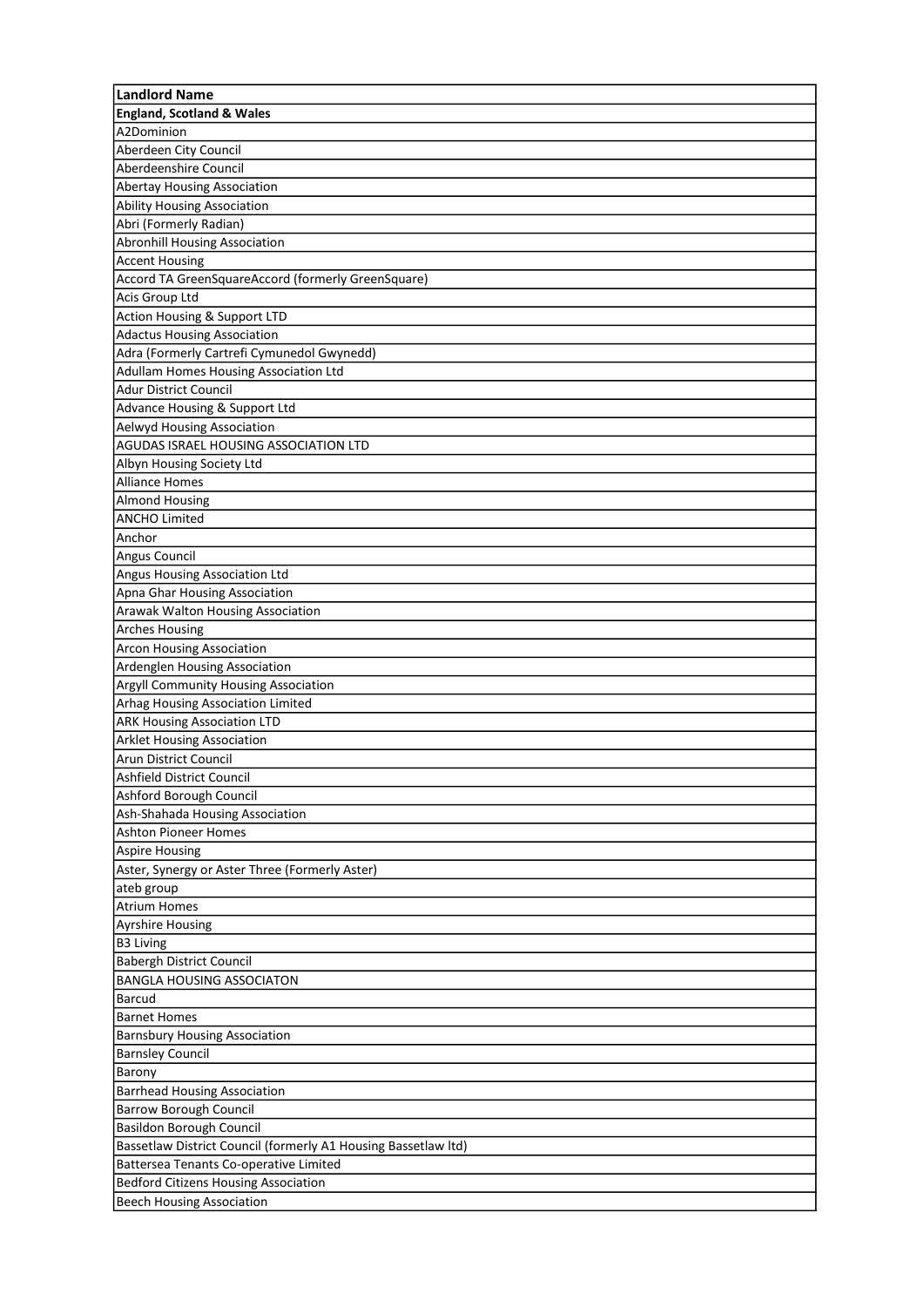| <b>Bellsmyre Housing Association</b>               |
|----------------------------------------------------|
| <b>Bernicia Homes</b>                              |
| <b>Berwickshire Housing Association</b>            |
| <b>Bield Housing and Care</b>                      |
| <b>Birmingham City Council</b>                     |
| <b>Birmingham Civic Housing Association</b>        |
| <b>Black Country Housing Group Limited</b>         |
| <b>Blackpool Coastal Housing</b>                   |
| <b>Blackwood Homes and Care</b>                    |
| <b>Blairtummock Housing Association Ltd</b>        |
| <b>Blochairn Housing Association</b>               |
| Blue Square Residential Limited                    |
| <b>Bolsover District Council</b>                   |
| <b>Bolton at Home</b>                              |
| <b>Boston Mayflower Ltd</b>                        |
| Bournemouth Borough Council                        |
| <b>Bournemouth Churches Housing Association</b>    |
| <b>Bournville Village Trust</b>                    |
| bpha Limited                                       |
| Brentwood Borough Council                          |
| <b>Brentwood Housing Trust Ltd</b>                 |
| <b>Bridgewater Housing Association Limited</b>     |
| Brighton & Hove City Council                       |
| <b>Brighton Housing Trust</b>                      |
| <b>Bristol City Council</b>                        |
|                                                    |
| <b>Bro Myrdinn Housing Association</b>             |
| <b>Broadacres Housing Association</b>              |
| <b>Broadland Housing Association</b>               |
| Brockley Tenants' Co-operative Ltd                 |
| <b>Bromford</b>                                    |
| <b>Bromsgrove District Housing Trust</b>           |
| <b>Bron Afon Community Housing</b>                 |
| <b>Broxtowe Borough Council</b>                    |
| <b>Brunelcare</b>                                  |
| <b>Byker Community Trust</b>                       |
| <b>Cadder Housing Association</b>                  |
| Cadwyn Housing Association                         |
| Caerphilly County Borough Council                  |
| Cairn Housing Association Ltd                      |
| Caledonia Housing Association                      |
| Calico Homes                                       |
| <b>Calvay Housing Association</b>                  |
| Cambridge City Council (City Homes)                |
| <b>Cambridge Housing Society</b>                   |
| Cannock Chase Council                              |
| Canterbury City Council                            |
| <b>Cardiff Community Housing Association</b>       |
| Cardiff Council                                    |
| Carmarthenshire County Council                     |
| Cartrefi Conwy                                     |
| Cassiltoun Housing Association Ltd                 |
| Castle Point Borough Council                       |
| Castle Rock Edinvar HA Ltd                         |
| <b>Castlehill Housing Association</b>              |
| Castles and Coasts Housing Association Ltd         |
| Catalyst (formerly Aldwyck)                        |
| Catalyst (incorporating Aldwyck Housing)           |
| <b>Cathcart &amp; District Housing Association</b> |
| CDS - Cooperatives                                 |
| Central & Cecil Housing Trust                      |
| Central Bedfordshire Council                       |
|                                                    |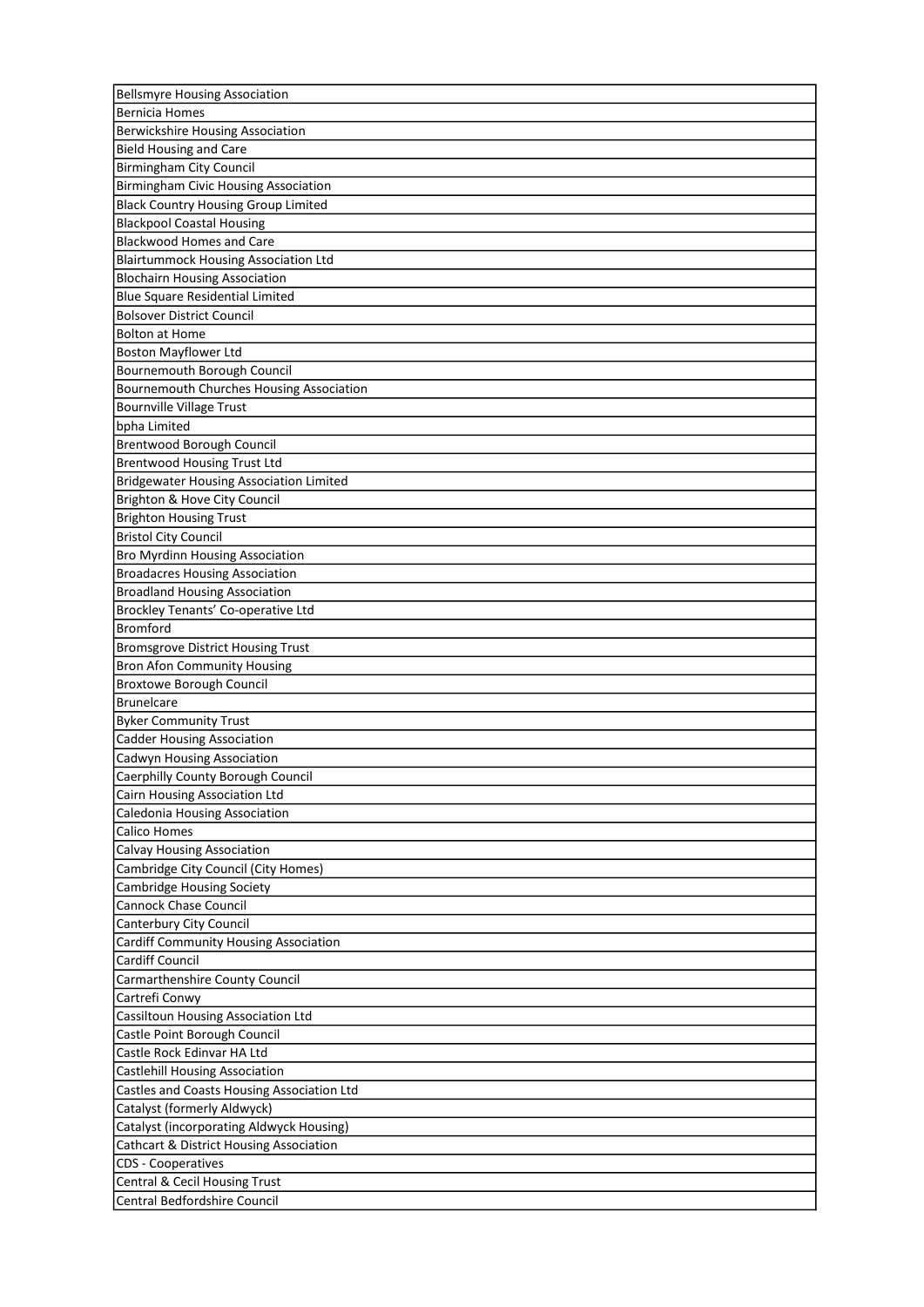| Centrepoint                                                                             |
|-----------------------------------------------------------------------------------------|
| <b>Cernach Housing Association</b>                                                      |
| Charing Cross Housing Association Limited                                               |
| Charnwood Borough Council                                                               |
| <b>Charter Housing Association</b>                                                      |
| Cheltenham Borough Homes                                                                |
| Cheshire West and Chester Council managed by ForHousing (Formerly ForHousing)           |
| Chesterfield Borough Council                                                            |
| <b>Chorley Community Housing</b>                                                        |
| Chorley Council                                                                         |
| Chorus Homes Limited (Formerly Luminus Group)                                           |
| <b>CHP</b>                                                                              |
| Christian Action (Enfield) Housing Association Ltd                                      |
| Citizen Housing Group Limited (formerly West Mercia Homes)                              |
| Citizen Housing Group Limited (formerly Whitefriars)                                    |
| Citizen Housing Group Limited(formerly Family Optima Part of West Mercia Housing Group) |
| City of Lincoln Council                                                                 |
| City of York Council                                                                    |
| CityWest Homes [ALMO] City of Westminster Council                                       |
| Clackmannanshire Council                                                                |
| Clarion Housing Group (ex Circle Housing)                                               |
| Clarion Housing Group (Formely Affinity Sutton Homes)                                   |
| <b>Cloch Housing Association</b>                                                        |
| Clwyd Alyn Housing Association                                                          |
| Clyde Valley Housing Association Ltd                                                    |
| <b>Clydebank Housing Association</b>                                                    |
| Clydesdale Housing Association Limited                                                  |
| Coast & Country Housing Ltd                                                             |
| <b>Coastal Housing Group</b>                                                            |
| <b>Coastline Housing</b>                                                                |
| <b>Cobalt Housing Limited</b>                                                           |
| <b>Colchester Borough Homes</b>                                                         |
| Community Gateway Association                                                           |
| <b>Community Housing Group</b>                                                          |
| <b>Connect Housing Association</b>                                                      |
| Connexus (formely Hereford Housing Ltd)                                                 |
| Connexus (Formely South Shropshire Housing Association)                                 |
| Connexus (Formerly Meres & Mosses Housing Association)                                  |
| Co-op Homes (South) Ltd                                                                 |
| <b>Copperworks Housing Association</b>                                                  |
| <b>Cordale Housing Association</b>                                                      |
| <b>Cornerstone Housing</b>                                                              |
| Cornwall Housing Ltd                                                                    |
| <b>Cornwall Rural Housing Association</b>                                               |
| <b>Cotman Housing</b>                                                                   |
| <b>Cottsway Housing</b>                                                                 |
| Council of the Isles of Scilly                                                          |
| Craigdale Housing Association                                                           |
| Crawley Borough Council                                                                 |
| Cromwood Housing Ltd                                                                    |
| Crosby Housing Association                                                              |
| Cross Keys Homes Limited                                                                |
| <b>CROWN SIMMONS</b>                                                                    |
| Croydon Churches Housing Association                                                    |
| Croydon Council                                                                         |
| Cube                                                                                    |
|                                                                                         |
| Cunninghame Housing Association Ltd<br>Curo                                             |
|                                                                                         |
| Cynon Taf Community Housing Group<br>Dacorum Borough Council                            |
|                                                                                         |
| Dale and Valley Homes                                                                   |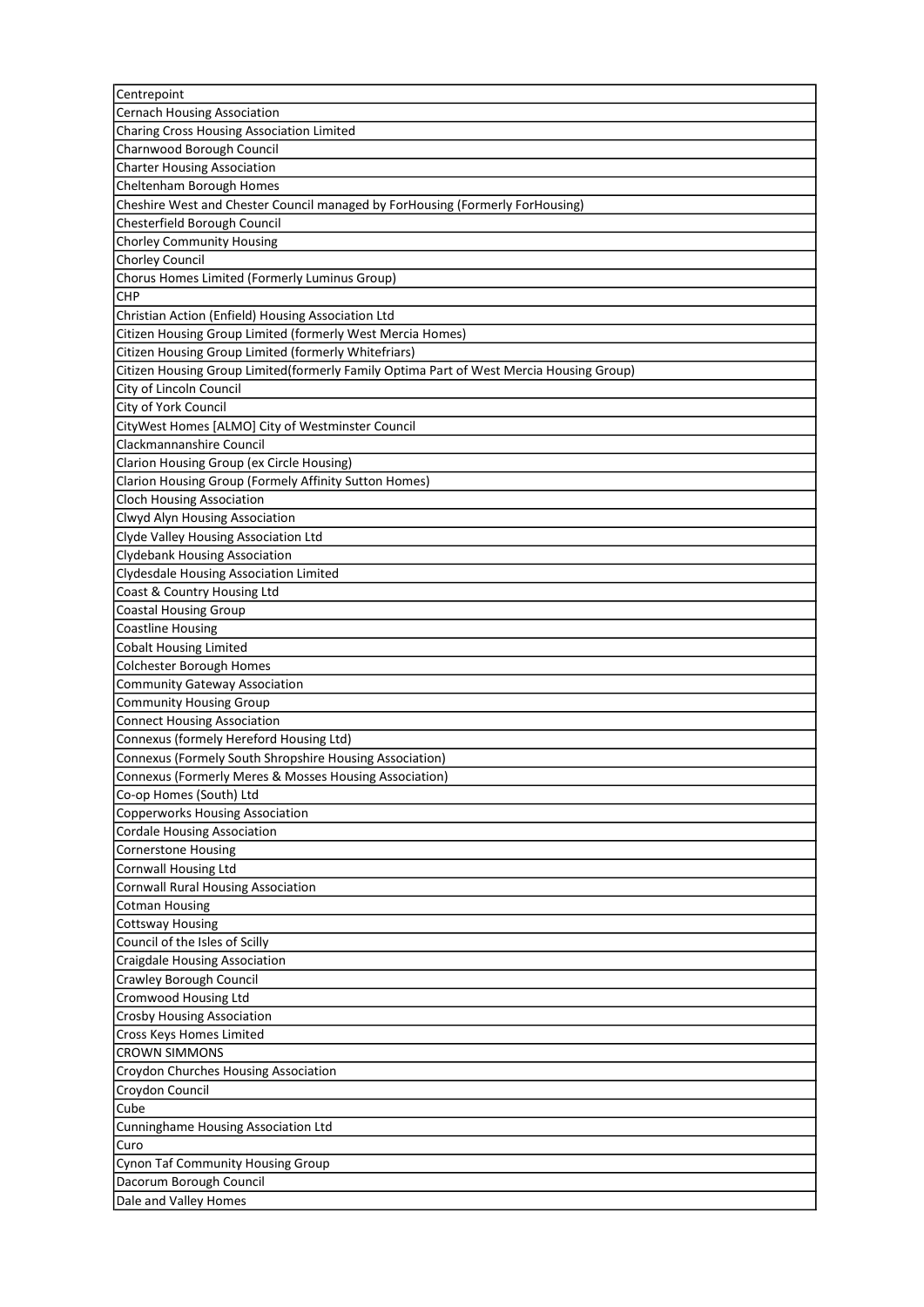| Dalmuir Park Housing Association                                   |
|--------------------------------------------------------------------|
| Darlington Borough Council                                         |
| Darlington Housing Association trading as North Star               |
| Dartford Borough Council                                           |
| Denbighshire Housing Denbighshire County Council                   |
| Derby Homes Limited                                                |
| Derwen Cymru                                                       |
| Derwent Housing Association trading as Derwent Living              |
| Dover District Council                                             |
| Drumchapel Housing Co-operative Limited                            |
| Dudley Metropolitan Borough Council                                |
| Dumfries and Galloway Housing Partnership                          |
| Dunbritton Housing Association                                     |
| Dundee City Council                                                |
| <b>Dunedin Canmore</b>                                             |
| Durham Aged Mineworkers Homes Association                          |
| Durham City Homes                                                  |
| <b>Ealing Council</b>                                              |
| East Ayrshire Council                                              |
| <b>East Boro Housing Trust</b>                                     |
| <b>East Devon District Council</b>                                 |
| <b>East Dunbartonshire Council</b>                                 |
| East Durham Homes                                                  |
| <b>East End Homes Limited</b>                                      |
| East Kilbride Housing Association                                  |
| <b>East Lothian Council</b>                                        |
| East Lothian Housing Association Ltd                               |
| <b>East Renfrewshire Council</b>                                   |
| East Riding of Yorkshire Council                                   |
| East Suffolk Council (Formerly Waveney District Council)           |
| <b>East Thames Limited</b>                                         |
| Eastbourne Borough Council (Lewes)                                 |
| Easthall Park Housing Co-operative                                 |
| Eastlight Community Homes (formerly Colne Housing)                 |
| Eastlight Community Homes (formerly Greenfields Community Housing) |
|                                                                    |
| <b>EBONY SISTREN HOUSING ASSOCIATION</b>                           |
| <b>Eden Housing</b>                                                |
| Eildon Housing Association                                         |
| Ekaya Housing Association                                          |
| <b>Elderpark Housing Association Ltd</b>                           |
| <b>Eldon Housing Association Ltd</b>                               |
| Eldonian Community Based Housing Association Ltd                   |
| Elim Housing Association Limited                                   |
| emh homes                                                          |
| Endeavour Housing Association trading as North Star                |
| <b>English Rural Housing Association</b>                           |
| <b>Enham Trust</b>                                                 |
| <b>EPIC</b>                                                        |
| Epping Forest District Council                                     |
| <b>EQUITY HOUSING GROUP</b>                                        |
| <b>Estuary Housing Association Ltd</b>                             |
| <b>Exeter City Council</b>                                         |
| Faifley Housing Association Ltd                                    |
| Fairfield Housing Co-operative                                     |
| <b>Falcon Rural Housing Ltd</b>                                    |
| <b>Falkirk Council</b>                                             |
| Family Housing Association Ltd (Birkenhead & Wirral)               |
| Family Housing Association Wales LTD                               |
| <b>Family Mosaic</b>                                               |
| Fareham Borough Council                                            |
| Ferguslie Park Housing Association                                 |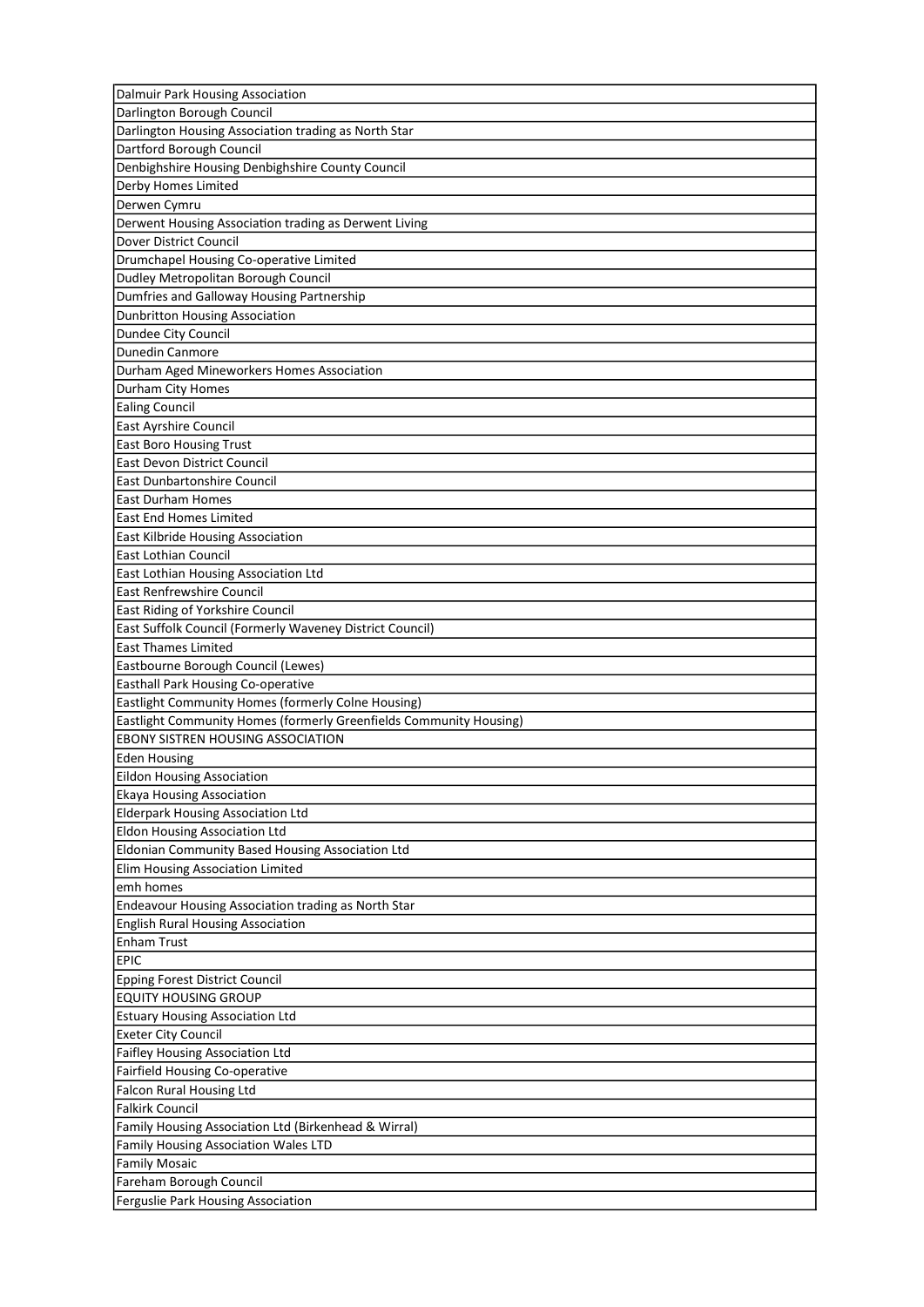| Fife Council                                                       |
|--------------------------------------------------------------------|
| <b>Fife Housing Group</b>                                          |
| First Choice Homes Oldham Limited                                  |
| Flagship Group                                                     |
| FLINTSHIRE COUNTY COUNCIL                                          |
| Folkestone Hythe and District Council (formerly east kent housing) |
| Forgewood Housing Co-operative Ltd                                 |
| ForHousing Eccles (formerly City West Housing Trust)               |
| ForHousing Knowsley/Oldham (formerly Villages Housing Association) |
| Forth Housing Association Ltd                                      |
| <b>Fortis Living</b>                                               |
| Foundation                                                         |
| Freebridge Community Housing Limited                               |
| <b>Futures Housing Group</b>                                       |
| <b>Fyne Homes</b>                                                  |
| <b>Gardeen Housing Association</b>                                 |
| Garrion People's Housing Co-operative Ltd                          |
| <b>GCHA</b>                                                        |
| <b>Gedling Homes</b>                                               |
| Gentoo Group Ltd                                                   |
| <b>Glasgow Housing Association</b>                                 |
| Glasgow West Housing Association Ltd                               |
| <b>Glen Housing Association</b>                                    |
| <b>Glen Oaks Housing Association</b>                               |
| <b>Gloucester City Homes</b>                                       |
| <b>Golden Gates Housing Trust</b>                                  |
| <b>Golding Homes</b>                                               |
| Goodwin Development Trust                                          |
| <b>Gosport Borough Council</b>                                     |
| <b>Govan Housing Association</b>                                   |
| <b>Govanhill Housing Association</b>                               |
| Grainger Trust PlcC/O Grainger Residential Management Limited      |
| <b>Grampian Housing Association</b>                                |
| <b>Grand Union Housing Group</b>                                   |
| Gravesham Borough Council                                          |
|                                                                    |
| <b>Great Places Housing</b>                                        |
| <b>Great Yarmouth Community Housing</b>                            |
| Greatwell Homes (Formerly Wellingborough Homes)                    |
| GreenSquareAccord (formerly Accord HA)                             |
| Grŵp Cynefin                                                       |
| Guildford Borough Council                                          |
| <b>Habinteg Housing Association</b>                                |
| <b>Hackney Council</b>                                             |
| <b>Hafod Housing Association</b>                                   |
| <b>Halton Housing</b>                                              |
| <b>Hanover Housing Association</b>                                 |
| Hanover(Scotland) Housing Association                              |
| <b>Harlow District Council</b>                                     |
| Harrogate Borough Council                                          |
| Harrogate Housing Association                                      |
| Harrow Churches Housing Association                                |
| <b>Hastoe Housing Association</b>                                  |
| Hawthorn Housing Co-operative Ltd                                  |
| Hebridean Housing Partnership Ltd                                  |
| Helena Partnerships                                                |
| <b>Hellens Residential Limited</b>                                 |
| <b>Hexagon Housing Association</b>                                 |
| High Peak Borough Council                                          |
| <b>Highland Council</b>                                            |
| <b>Hightown Housing Association</b>                                |
| Hillcrest Homes (including Hunters Hall)                           |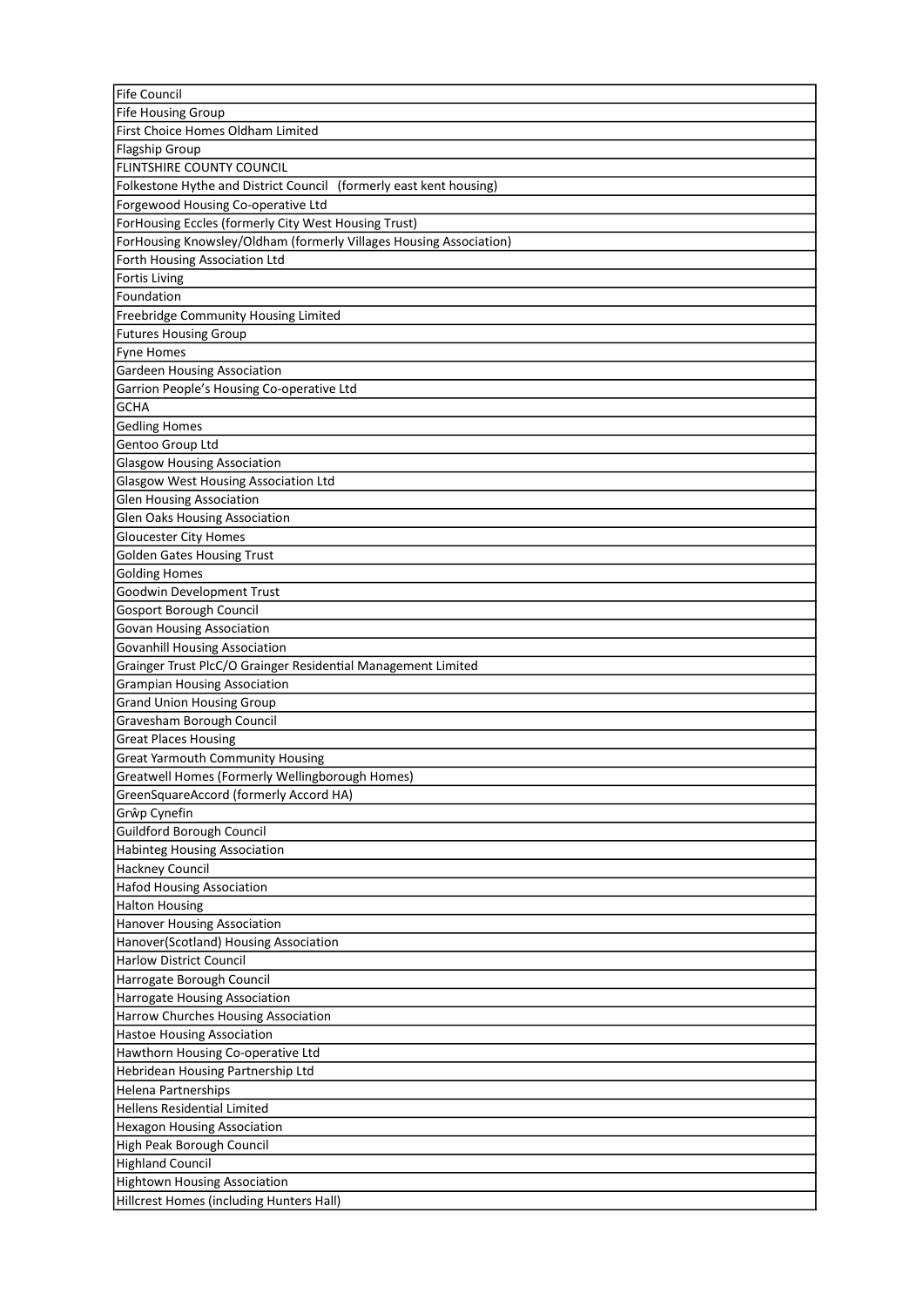| Hillhead Housing Association 2000                                      |
|------------------------------------------------------------------------|
| Hinckley and Bosworth Borough Council                                  |
| <b>Hjaltland Housing Association Ltd</b>                               |
| Home from Home Housing Association                                     |
| <b>Home Group</b>                                                      |
| Homeless Action Resource Project                                       |
| Homes for Haringey                                                     |
| Homes for Life Housing Partnership                                     |
| Homes in Sedgemoor                                                     |
| <b>Horizon Housing Association</b>                                     |
| Hornsey Housing Trust                                                  |
| Horton Housing Support Ltd                                             |
| Housing for Women                                                      |
| <b>Housing Solutions</b>                                               |
| Housing21                                                              |
| Housing21- formerly Housing&care21                                     |
| <b>Howard Cottage Housing Association</b>                              |
| Hull Churches Housing Association                                      |
| <b>Hull City Council</b>                                               |
| Hundred Houses Society Ltd                                             |
| Hunters Hall Housing Co-op Ltd                                         |
| <b>Hyde Housing Association</b>                                        |
| <b>Hyde Martlet Homes</b>                                              |
| <b>Impact Housing</b>                                                  |
| Incommunities Group Ltd                                                |
| <b>Industrial Dwellings Society</b>                                    |
| Innisfree Housing Association                                          |
| Inquilab Housing Association                                           |
| <b>IOACC</b> (Housing Services)                                        |
| Ipswich Borough Council                                                |
| <b>Irvine Housing Association</b>                                      |
| Irwell Valley Homes (formerly Irwell Valley HA)                        |
|                                                                        |
| Islington & Shoreditch Housing Association<br><b>Islington Council</b> |
|                                                                        |
| J & M Residential Lettings Ltd                                         |
| Johnnie Johnson Housing                                                |
| Joseph Rowntree Housing                                                |
| Karbon Homes Ltd                                                       |
| Kendoon Housing Association Limited                                    |
| Keniston Housing Association                                           |
| <b>Key Housing</b>                                                     |
| King's Barton Housing Association Limited                              |
| Kingdom Housing Association                                            |
| Kingsridge Cleddans Housing Association Ltd.                           |
| Kingston Churches Housing Association                                  |
| Kirkdale Housing Co-operative                                          |
| Kirklees Council                                                       |
| Knowes Housing Association                                             |
| Knowsley Housing Trust                                                 |
| Lambeth & Southwark Housing Association                                |
| Lambeth Housing Services                                               |
| Lanarkshire Housing Association Ltd                                    |
| LANCASTER CITY COUNCIL                                                 |
| Langstane Housing Association Ltd                                      |
| Larkfield Housing Association                                          |
| Leasowe Community Homes                                                |
| Leeds & Yorkshire Housing Association                                  |
| Leeds City Council                                                     |
| Leeds Federated Housing Association                                    |
| Leeds Jewish Housing Association                                       |
| Leicester City Council                                                 |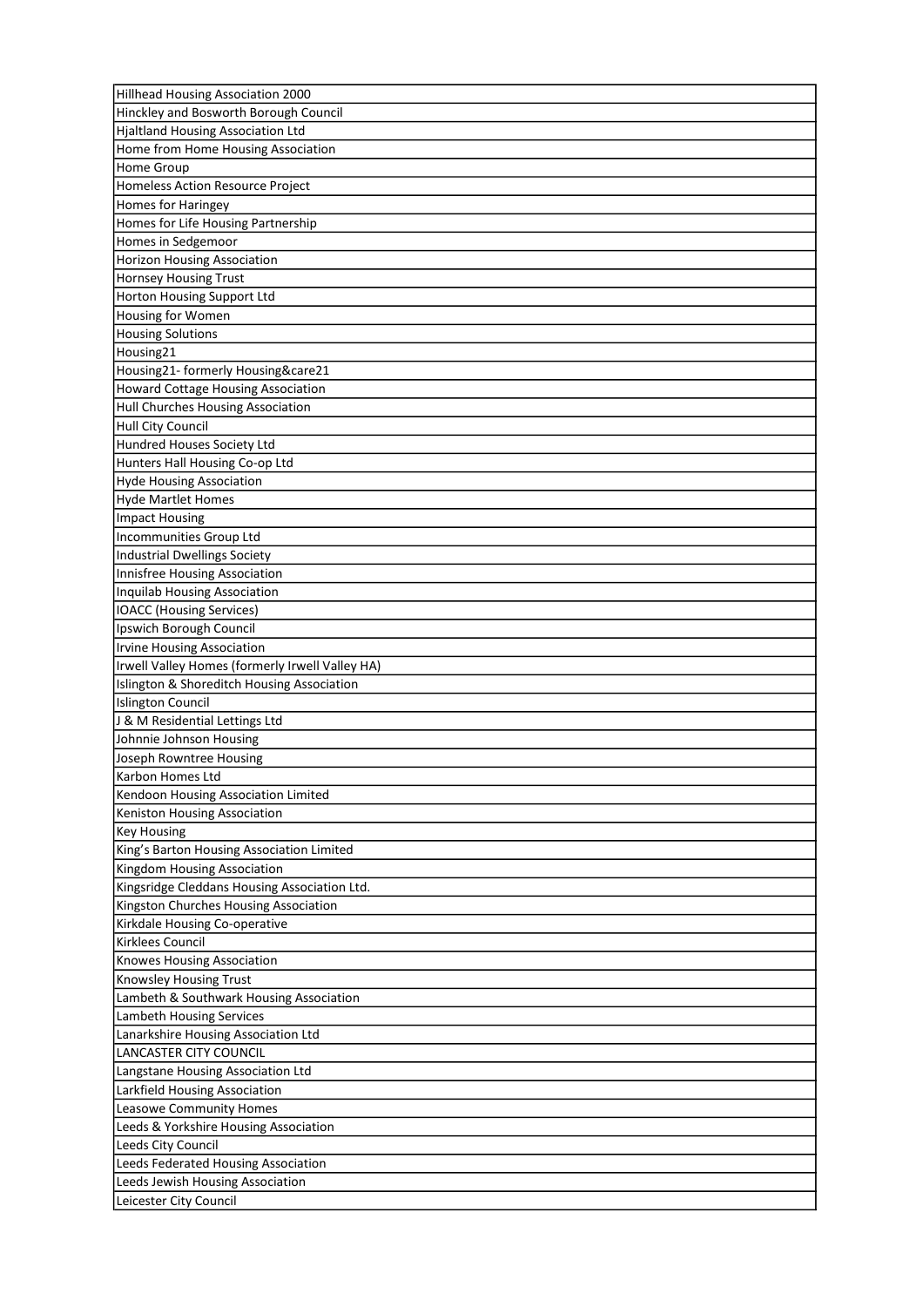| Lewes District Council                                     |
|------------------------------------------------------------|
| Lewisham Homes                                             |
| Linc-Cymru Housing Association                             |
| Lincolnshire Rural Housing Association                     |
| Link Group Ltd.                                            |
| <b>Linstone Housing</b>                                    |
| Linthouse Housing Association                              |
| Lister Housing Co-operative Ltd                            |
| Littlehampton & Rustington Housing Society Ltd (LRHS)      |
| Live West (formerly Devon and Cornwall Housing Limited)    |
| Live West (Formerly Knightstone Housing)                   |
| Liverpool City Council                                     |
| Liverpool Jewish Housing Association Ltd                   |
| <b>Liverpool Mutual Homes</b>                              |
| Livin                                                      |
| Local Space Limited                                        |
| <b>Lochaber Housing Association</b>                        |
| Lochalsh & Skye Housing Association                        |
| Lochfield Park Housing Association                         |
|                                                            |
| London and Quadrant Housing Trust                          |
| London Borough of Barking and Dagenham                     |
| London Borough of Brent                                    |
| London Borough of Camden                                   |
| London Borough of Enfield                                  |
| London Borough of Hammersmith and Fulham                   |
| London Borough of Harrow                                   |
| London Borough of Havering Council                         |
| London Borough of Hillingdon                               |
| London Borough of Hounslow                                 |
| London Borough of Newham                                   |
| London Borough of Redbridge                                |
| London Borough of Waltham Forest                           |
| London Borough of Wandsworth                               |
| Longhurst group (Formerly Axiom Housing Association Ltd)   |
| Longhurst Group (Formerly Friendship Care and Housing)     |
| Longhurst Group (Formerly Longhurst and Havelok Homes Ltd) |
| Longhurst Group (Formerly Spire Homes)                     |
| Look Ahead Care and Support Limited                        |
| Loreburn Housing Association                               |
| Loretto Housing                                            |
| Luton Borough Council                                      |
| <b>Luton Community Housing</b>                             |
| Magenta Living                                             |
| Magna Housing Ltd                                          |
| Manchester City Council (Formerly Northwards)              |
| Manningham Housing Association                             |
| Manor Estates Housing Association Ltd                      |
| Mansfield District Council                                 |
| <b>Maryhill Housing Association</b>                        |
| Medway Council                                             |
| Melin Homes Ltd                                            |
|                                                            |
| Melton Borough Council                                     |
| Melville Housing Association Limited                       |
| Merlin (Trading as Bromford)                               |
| Merthyr Tydfil Housing Association                         |
| <b>Merthyr Valleys Homes</b>                               |
| <b>Metropolitan Housing Trust</b>                          |
| <b>MHS Homes</b>                                           |
| Mid Devon District Council                                 |
| Mid Suffolk District Council                               |
| Mid Wales Housing Association                              |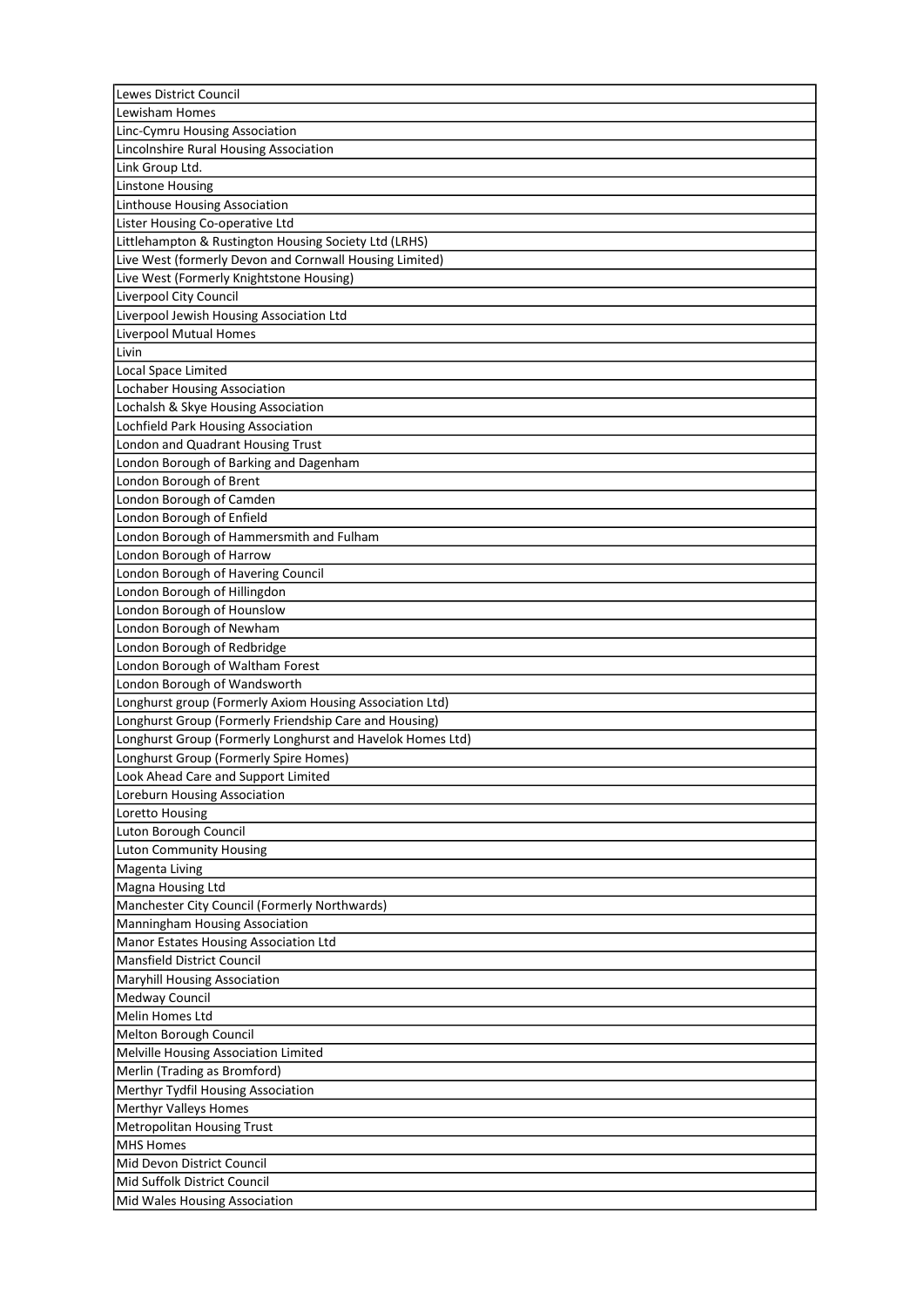| Midland Heart Housing Association                          |
|------------------------------------------------------------|
| <b>Midlothian Council</b>                                  |
| <b>Milnbank Housing Association</b>                        |
| Milton Keynes Council Housing                              |
| Moat Housing Group Limited                                 |
| <b>Molendinar Park Housing Association</b>                 |
| Monmouthshire Housing Association                          |
| <b>Moray Council</b>                                       |
| Mosscare St Vincent's Housing                              |
| Mount Green Housing Association Ltd                        |
| Muir Group Housing Association                             |
| Muirhouse Housing Association Ltd                          |
| Nehemiah Housing                                           |
| <b>Network Homes</b>                                       |
| New Charter Homes                                          |
| New Forest District Council                                |
| New Gorbals Housing Association                            |
| New Progress Housing Association                           |
| New Swift Housing Co-op Limited                            |
| <b>New World Housing</b>                                   |
| Newark and Sherwood District Council                       |
| <b>Newlon Housing</b>                                      |
| Newport City Homes Housing Association Limited             |
| Newydd Housing Association                                 |
| nghomes                                                    |
| North Ayrshire Council                                     |
| North Camden Housing Cooperative                           |
| North Devon Homes                                          |
| North Kesteven District Council                            |
| North Lanarkshire Council                                  |
| North London Muslim Housing Association Ltd                |
| North Northamptonshire Council (Corby)                     |
| North Northhamptonshire Council (Kettering)                |
|                                                            |
| North Tyneside Council<br>North View Housing Association   |
|                                                            |
| North Wales Housing Association                            |
| North Warwickshire Borough Council                         |
| North West Leicestershire District Council                 |
| Northampton Partnership Homes                              |
| Northumberland County Council                              |
| Norwich City Council                                       |
| Notting Hill Genesis (Formely Genesis Housing Association) |
| Notting Hill Genesis (Formely Notting Hill Housing)        |
| Nottingham City Homes                                      |
| Nottingham Community Housing Association                   |
| Nuneaton & Bedworth Borough Council                        |
| Oadby and Wigston Borough Council                          |
| Oak Tree Housing Association                               |
| Ocean Housing                                              |
| Ochil View Housing Association                             |
| Octavia                                                    |
| <b>Odu-Dua Housing Association</b>                         |
| One Housing Group Limited                                  |
| One Manchester                                             |
| One Manchester - City South Manchester                     |
| One Vision Housing                                         |
| Ongo Homes Limited                                         |
| <b>Onward Homes (Formerly Contour Homes)</b>               |
| Onward Homes (Formerly Hyndburn Homes)                     |
| Onward Homes Limited (Formerly Liverpool Housing Trust)    |
| Optivo                                                     |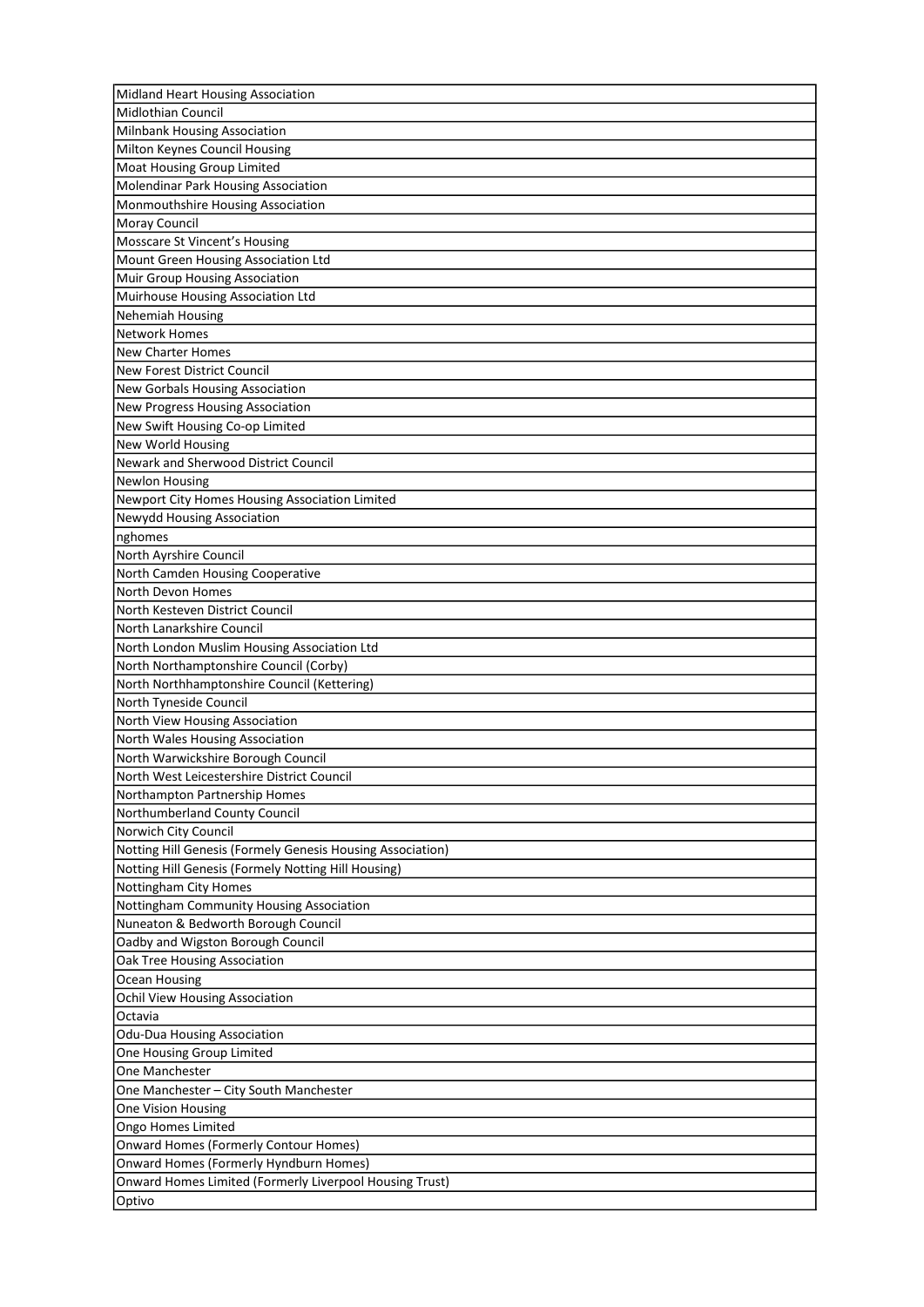| Orbit (formerly Orbit Group)                           |
|--------------------------------------------------------|
| Ore Valley Housing Association                         |
| Origin                                                 |
| ORIONE CARE                                            |
| Orkney Housing Association Limited                     |
| Orkney Islands Council                                 |
| <b>Orwell Housing Association</b>                      |
| <b>Osprey Housing</b>                                  |
| <b>Osprey Housing Moray</b>                            |
| Oxford City Council                                    |
| PA Housing Ltd                                         |
| Paisley Housing Association                            |
| Papworth Trust                                         |
| Paradigm Homes Charitable Housing Association Ltd      |
| Paragon Housing Association Limited                    |
| Parkhead Housing Asscoiation Ltd                       |
| Partick Housing Association                            |
| Peabody Trust                                          |
| Peaks & Plains Housing Trust                           |
| Pembrokeshire County Council                           |
| PENGE CHURCHES HOUSING ASSOCIATION                     |
|                                                        |
| Pentland Housing Association                           |
| People First<br>Perth and Kinross Council              |
|                                                        |
| Peter Bedford Housing Association                      |
| <b>PHA Homes</b>                                       |
| <b>Phoenix Community Housing</b>                       |
| Pickering and Ferens Homes                             |
| <b>Pierhead Housing Association</b>                    |
| Pine Court Housing Association                         |
| Pine Ridge Housing Association                         |
| <b>Pineview Housing Association LTD</b>                |
| Places for People                                      |
| Plexus UK First Project Limited                        |
| <b>Plus Dane Housing</b>                               |
| <b>Plymouth Community Homes</b>                        |
| Pobl                                                   |
| Poole Housing Partnership                              |
| Poplar H.A.R.C.A                                       |
| Port of Leith Housing Association                      |
| Portsmouth City Council                                |
| Powys County Council                                   |
| PRESTWICH & NORTH WESTERN HOUSING ASSOCIATION LIMITED  |
| <b>Prospect Community Housing</b>                      |
| Provanhall HA                                          |
| Queens Cross Housing Association                       |
| Radcliffe Housing Society Limited                      |
| Railway Housing                                        |
| <b>Raven Housing Trust</b>                             |
| <b>RBH</b>                                             |
| Reading Borough Council                                |
| Red Kite Community Housing                             |
| Redditch Borough Council                               |
| Redditch Friends Housing Association Limited           |
| Regenda Homes                                          |
| Reidvale Housing Association                           |
| Renfrewshire Council                                   |
| Rhondda Housing Association (Now changed to RHA Wales) |
| Richmond Housing Partnership                           |
| Richmondshire District Council                         |
| River Clyde Homes                                      |
|                                                        |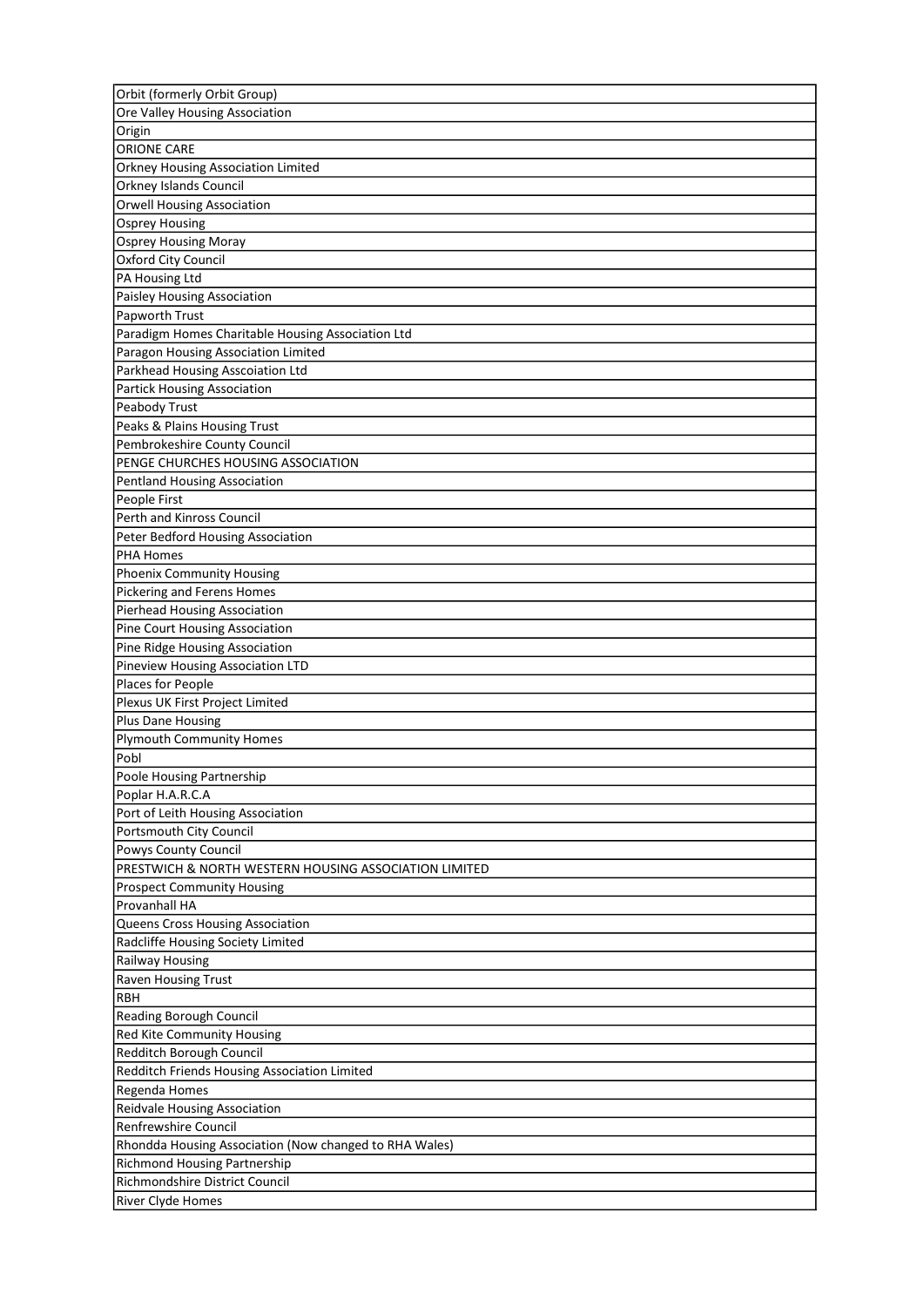| Riverside                                                             |
|-----------------------------------------------------------------------|
| Rooftop Housing Group Ltd                                             |
| Rosebery Housing Association                                          |
| ROSEHILL HOUSING CO-OPERATIVE LIMITED                                 |
| Rotherham Borough Council                                             |
| Royal Borough of Greenwich                                            |
| Royal Borough of Kensington and Chelsea                               |
| Royal Borough of Kingston Upon Thames                                 |
| Ruchazie Housing Association                                          |
| Rugby Borough Council                                                 |
| Runnymede Borough Council                                             |
| Rural Stirling Housing Association Limited                            |
| Rutherglen and Cambuslang Housing Association                         |
| <b>Ryedale District Council</b>                                       |
| <b>Rykneld Homes LTD</b>                                              |
| <b>S4B Housing</b>                                                    |
| SADEH LOK LTD                                                         |
| Saffron Housing Trust Ltd                                             |
| <b>Sage Housing</b>                                                   |
| Salix Homes                                                           |
| Salvation Army Housing Association                                    |
| <b>Sanctuary Housing Association</b>                                  |
| Sandbourne Housing Association                                        |
| Sandwell MBC                                                          |
| Sapphire Independent Housing Limited                                  |
| Saxon Weald (Formerly Saxon Weald Homes Itd)                          |
| Scottish Borders Housing Association Ltd                              |
| Selby District Council                                                |
|                                                                       |
| Selwood Housing Society Limited<br>settle                             |
|                                                                       |
| Severn Vale Housing Society<br>Severnside Housing                     |
|                                                                       |
| <b>SHAL Housing</b><br>Sheffield City Council                         |
|                                                                       |
| Shepherds Bush Housing Association<br><b>Shetland Islands Council</b> |
|                                                                       |
| Shettleston Housing Association                                       |
| <b>Shian Housing Association</b>                                      |
| Shire Housing Association                                             |
| Shoreline Housing Partnership                                         |
| Shropshire Towns and Rural Housing                                    |
| Silva Homes (formerly Bracknell Forest Homes)                         |
| <b>Six Town Housing</b>                                               |
| Slough Borough Council                                                |
| Society of St James                                                   |
| Soha Housing Limited                                                  |
| Solihull Community Housing                                            |
| Solon South West Housing Association                                  |
| Somerset West and Taunton Council (Formerly Taunton Deane BC)         |
| South Ayrshire Council                                                |
| South Cambridgeshire District Council                                 |
| South Derbyshire District Council                                     |
| South Devon Rural Housing Association                                 |
| South Essex Homes                                                     |
| South Holland District Council                                        |
| South Kesteven District Council                                       |
| South Lakes Housing                                                   |
| South Lanarkshire Council                                             |
| South Liverpool Homes                                                 |
| South Mildmay Tenants Co-operative Ltd                                |
| South Staffordshire Housing Association(SSHA)                         |
|                                                                       |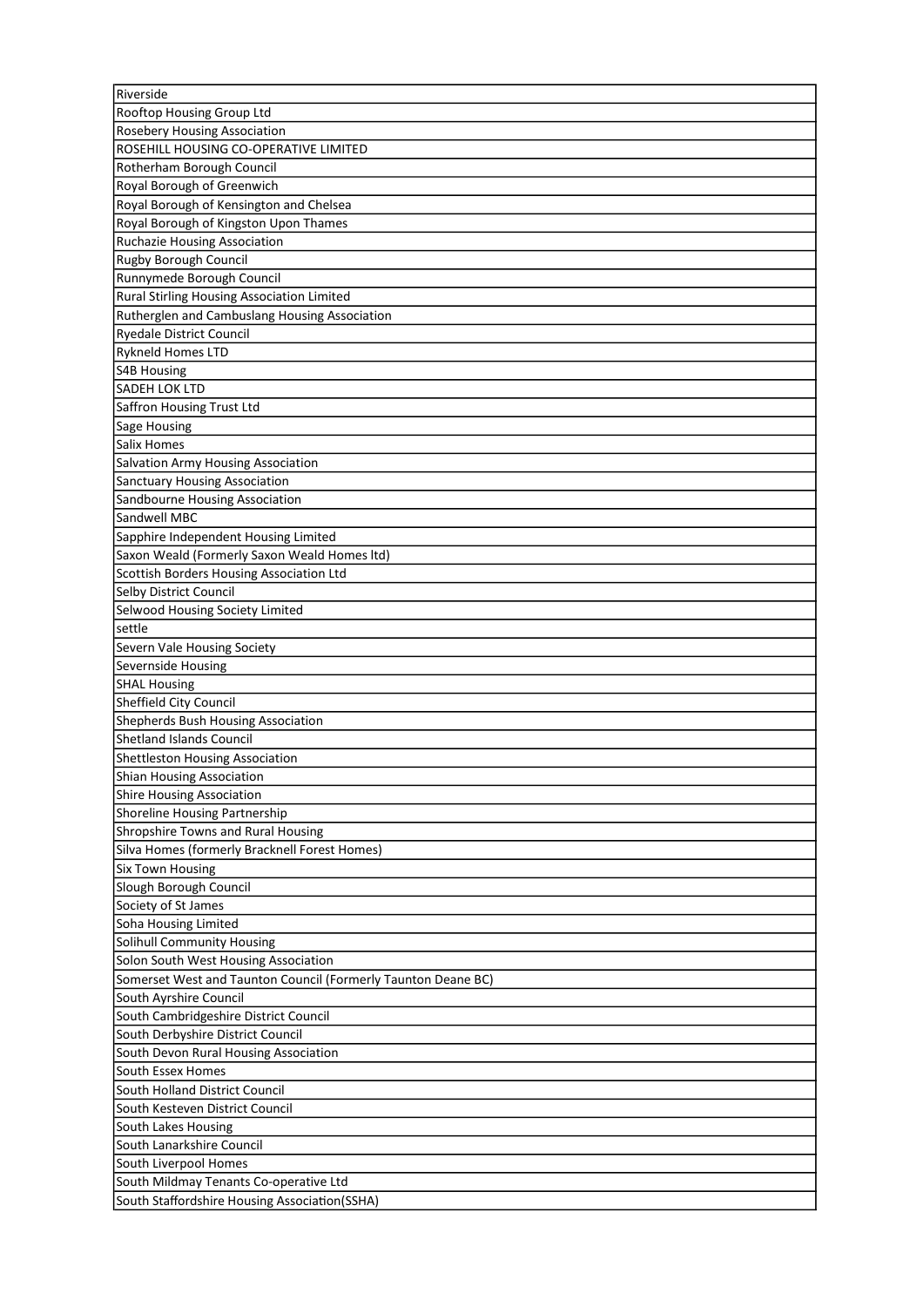| South Tyneside Homes                                   |
|--------------------------------------------------------|
| South Western Housing Society Limited                  |
| South Yorkshire Housing Association                    |
| Southampton                                            |
| Southdown Housing Association                          |
| Southern Housing Group                                 |
| Southside Housing Association                          |
| Southwark                                              |
| Southway Housing Trust                                 |
| Sovereign Housing Association                          |
| Spireview Housing Association                          |
| Spitalfields Housing Association Limited               |
| St Albans City and District Council                    |
| St Leger Homes of Doncaster                            |
| St Mungo's Housing Association                         |
| St Peter's (Saltley) Housing Association               |
| <b>Stafford and Rural Homes</b>                        |
| <b>Staffs Housing (formerly Staffordshire Housing)</b> |
| <b>Starley Housing Co-operative</b>                    |
| <b>Steve Biko Housing Association</b>                  |
| Stevenage Borough Council                              |
| <b>Stirling Council</b>                                |
| <b>Stockport Homes</b>                                 |
| Stoke on Trent City Council                            |
| Stoke-on-Trent Housing Society                         |
| Stonewater                                             |
| <b>Stroud District Council</b>                         |
| <b>Suffolk Housing Society</b>                         |
| <b>Sussex Housing &amp; Care</b>                       |
| <b>Sutton Housing Partnership</b>                      |
| <b>SUTTON HOUSING SOCIETY LTD</b>                      |
|                                                        |
| <b>SW9 Community Housing</b>                           |
| <b>Swan Housing</b><br>Swansea Council                 |
| Swindon Borough Council                                |
|                                                        |
| <b>Taff Housing Association</b>                        |
| Tai Calon Community Housing Ltd                        |
| Tai Tarian Ltd                                         |
| <b>Tamar Housing Society Limited</b>                   |
| Tamil Community Housing Association                    |
| <b>Tamworth Borough Council</b>                        |
| Tandbridge District Council                            |
| <b>TCUK Homes Ltd</b>                                  |
| <b>Teachers Housing Association</b>                    |
| Teesdale Housing Association trading as North Star     |
| <b>Teign Housing</b>                                   |
| <b>Tendring District Council</b>                       |
| Thames Valley Housing Association                      |
| <b>Thanet District Council</b>                         |
| The Buckinghamshire Housing Association Limited        |
| The City of Edinburgh Council                          |
| The Gateshead Housing Company                          |
| The Guinness Partnership                               |
| The Havebury Housing Partnership                       |
| The Pioneer Group                                      |
| The Wrekin Housing Trust                               |
| Thenue Housing Association                             |
| Thirteen Housing Group Limited                         |
| Thistle Housing Association                            |
| <b>Thrive Homes</b>                                    |
| <b>Thurrock Council</b>                                |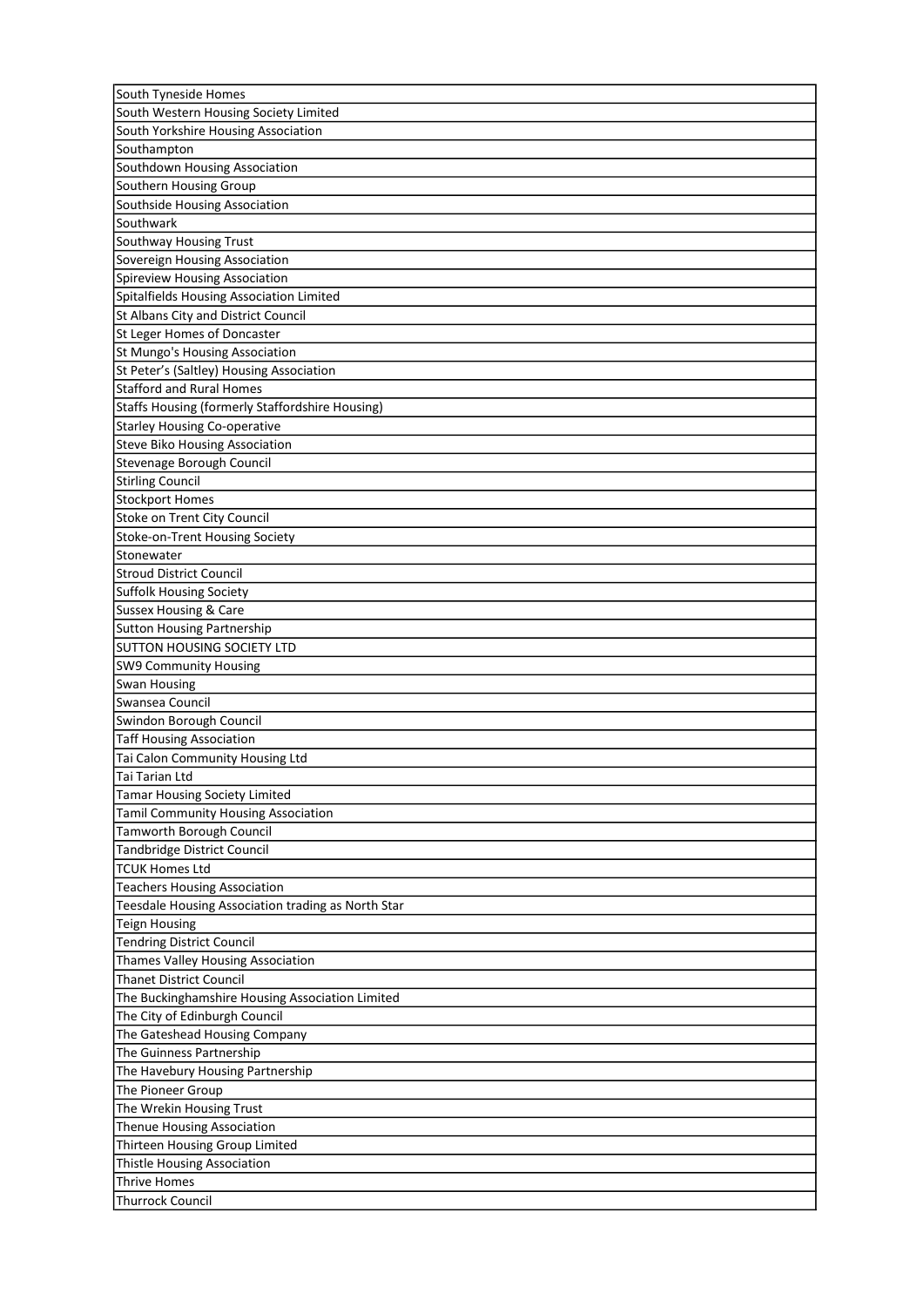| Together Housing Group Limited                                           |
|--------------------------------------------------------------------------|
| <b>Tollcross Housing Association Ltd</b>                                 |
| <b>Tower Hamlets Community Housing</b>                                   |
| <b>Tower Hamlets Homes</b>                                               |
| Town & Country Housing (Formely Town & Country Housing Group)            |
| <b>Trafalgar Housing Association</b>                                     |
| <b>Trafford Housing Trust</b>                                            |
| Transform Housing & Support                                              |
| <b>Trent and Dove Housing</b>                                            |
| Triangle Housing Co-operative Ltd                                        |
| <b>Trident Housing Association</b>                                       |
| trivallis Itd                                                            |
| <b>Trust Housing Association</b>                                         |
| <b>Tuntum Housing Association</b>                                        |
| <b>Two Rivers Housing</b>                                                |
| Tyne Housing Association Ltd                                             |
| <b>United Communities</b>                                                |
| <b>United Welsh</b>                                                      |
| Unity Housing Association                                                |
| <b>Uttlesford District Council</b>                                       |
| Vale of Aylesbury Housing Trust                                          |
| Vale of Glamorgan Council                                                |
|                                                                          |
| Valleys to Coast Housing                                                 |
| <b>Vectis Housing Association</b>                                        |
| <b>Victory Housing Trust</b>                                             |
| <b>Viewpoint Housing Association</b>                                     |
| Vivid Housing Limited                                                    |
| Wakefield and District Housing Ltd                                       |
| Wales & West Housing Association                                         |
| Walsall Housing Group (WHG)                                              |
| Walterton & Elgin Community Homes Ltd                                    |
| Waltham Forest Housing Association Ltd (WFHA)                            |
| <b>Wandle Housing Association</b>                                        |
| Warrington Housing Association                                           |
| <b>Warwick District Council</b>                                          |
| <b>Warwickshire Rural Housing Association</b>                            |
| Waterloo Housing (formerly Waterloo HA)                                  |
| <b>Watermans Housing Co-op</b>                                           |
| <b>Watford Community Housing</b>                                         |
| <b>Watmos Community Homes</b>                                            |
| <b>Waverley Borough Council</b>                                          |
| <b>Waverley Housing</b>                                                  |
| Wealden District Council                                                 |
| <b>Weaver Vale Housing Trust</b>                                         |
| <b>Wellhouse Housing Association</b>                                     |
| Welwyn Garden City Housing Association                                   |
| Welwyn Hatfield Borough Council                                          |
| Weslo (Now Link)                                                         |
| West Dunbartonshire Council                                              |
| <b>West Granton Housing Co-op</b>                                        |
| West Hampstead Housing Co-op                                             |
| West Highland Housing Association Ltd                                    |
| West Kent Homes                                                          |
| West Lancashire Borough Council                                          |
| West Lothian Council                                                     |
| West Lothian Housing Partnership                                         |
| West of Scotland Housing Association Ltd                                 |
| West Whitlawburn Housing Co-operative Ltd                                |
| <b>Westfield Housing Association</b>                                     |
| Westlea TA GreenSquareAccord (formerly Westlea)                          |
| Westward Housing [Westcountry Housing Association Ltd/Tarka Housing Ltd] |
|                                                                          |